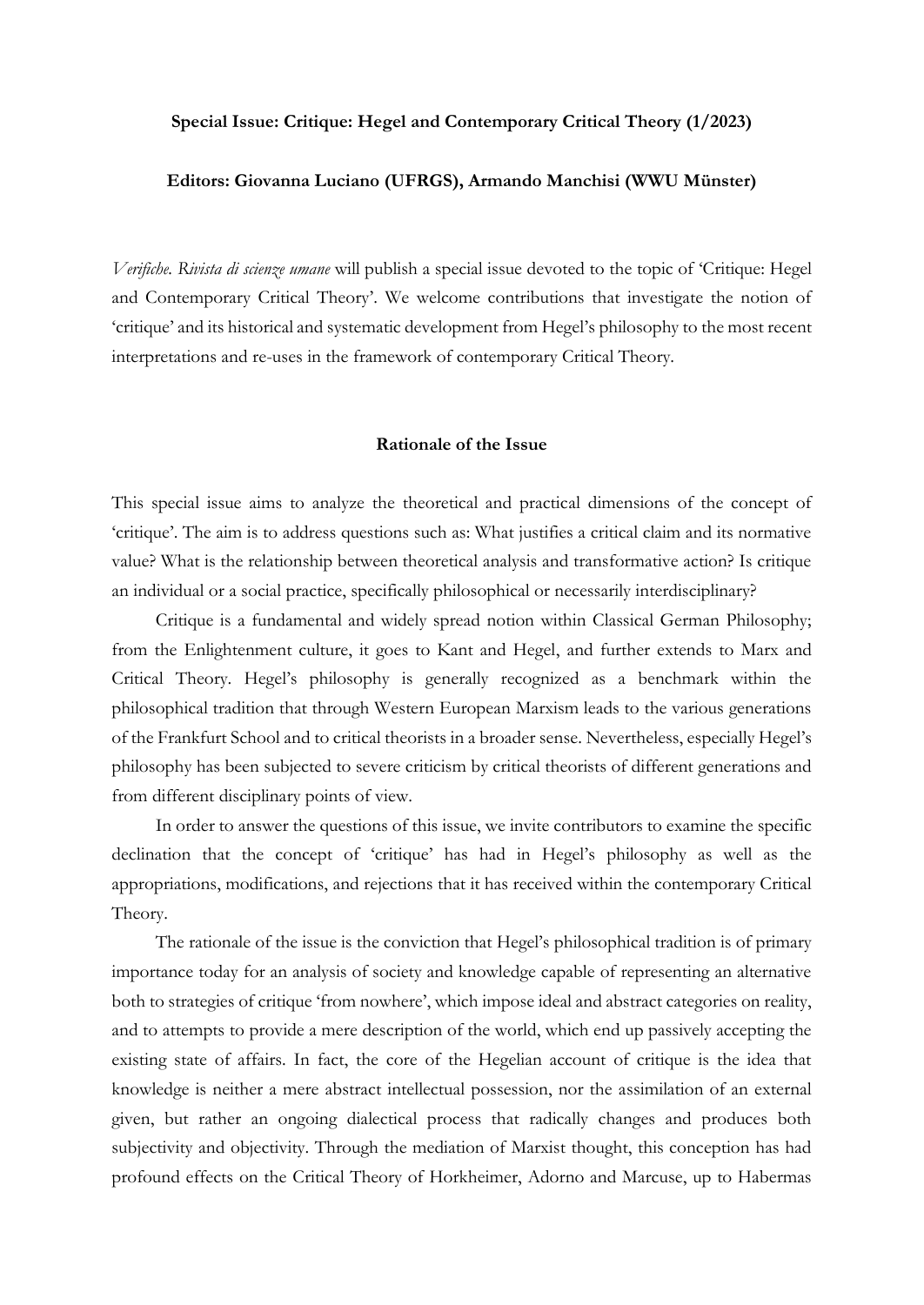and the more recent positions of Honneth, Fraser, Jaeggi and Rosa. Examining these effects then allows us not only to reconstruct an important area of contemporary philosophy, but also and especially to understand how philosophy today as a critical activity can contribute to the reflection on the present and to its transformation.

The following is a (non-exhaustive) list of topics and perspectives that could be addressed by contributions:

Theoretical Issues:

- What is a critical theory?
- How can a theory be an agent of change?
- What is the subject and the object of critique?
- Relationship between dialectics and critique
- Ideal theory vs. non-ideal theory
- Forms of critique in Hegel's philosophy
- Critique of epistemic universalism

## Practical Issues:

- Social, aesthetic, religious, economic criticism
- Critical education
- Emancipation, progress, human development
- Critique of essentialism and human nature

## Historical Issues:

- Rationality and irrationality of the Modern Age
- Legacy of Hegel's philosophy for contemporary Critical Theory
- Hegel's Influence on contemporary Critical Human and Social Sciences (e.g., Critical Pedagogy, Critical Feminists Theory, Critical Race Theory)
- Hegel and Postcolonial Studies

# *Confirmed Contributors*

Federica Gregoratto (University of St. Gallen) Gunnar Hindrichs (University of Basel) Heikki Ikäheimo (UNSW Sydney) Cat Moir (University of Sydney)